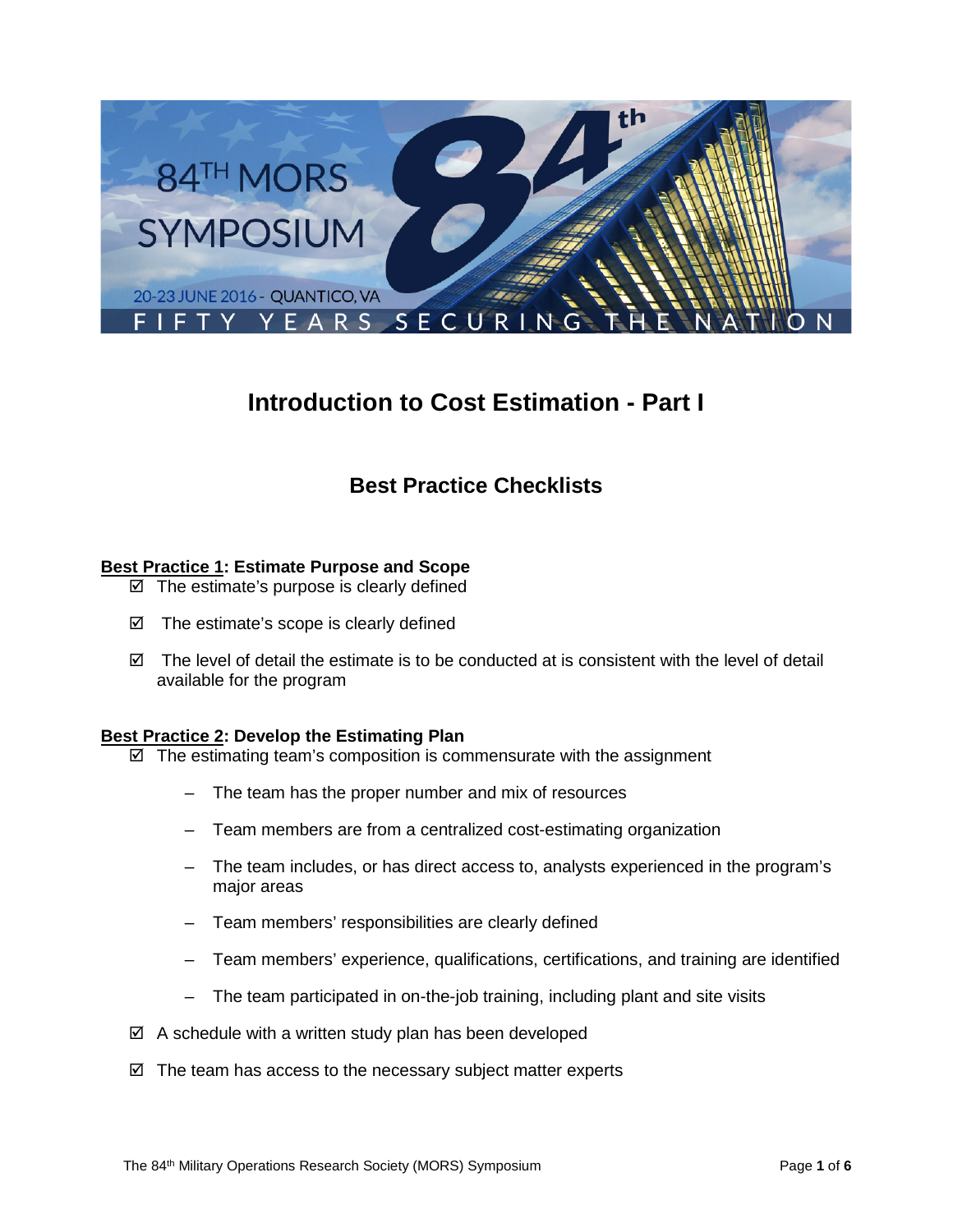#### **Best Practice 3: Define the Program**

- $\boxtimes$  There is a technical baseline description that
	- Has been developed by qualified personnel
	- Has been updated with technical, program, and schedule changes
	- Contains sufficient detail of the best available information
	- Contains information that drives the cost estimate and the cost estimating methodology
	- Has been approved by management
	- The technical baseline answers the following questions
	- What the program is supposed to do (requirements)
	- How the program will fulfill its mission (purpose)
	- What it will look like (technical characteristics)
	- Where and how the program will be built (development plan)
	- How the program will be acquired (acquisition strategy)
	- How the program will operate (operational plan)
	- Which characteristics affect cost the most (risk)

#### **Best Practice 4: Determine the Estimating Structure**

- $\boxtimes$  A product-oriented WBS represents the best practice
	- The WBS contains at least 3 levels of indenture
	- It is flexible and tailored for each unique program
	- The 100 percent rule applies—i.e., the sum of the children equals the parent
	- The WBS defines all cost elements and includes all relevant costs
	- In addition to hardware and software elements, the WBS contains common elements to capture all the effort
	- Each system has one program WBS but it may have several contract WBSs that are extended from the program WBS, depending on the number of subcontractors
	- The WBS is standardized so that cost data can be used for estimating future programs
	- It is updated as changes occur and the program becomes better defined
	- It provides for a common language between the government program management office, technical specialists, prime contractors, and subcontractors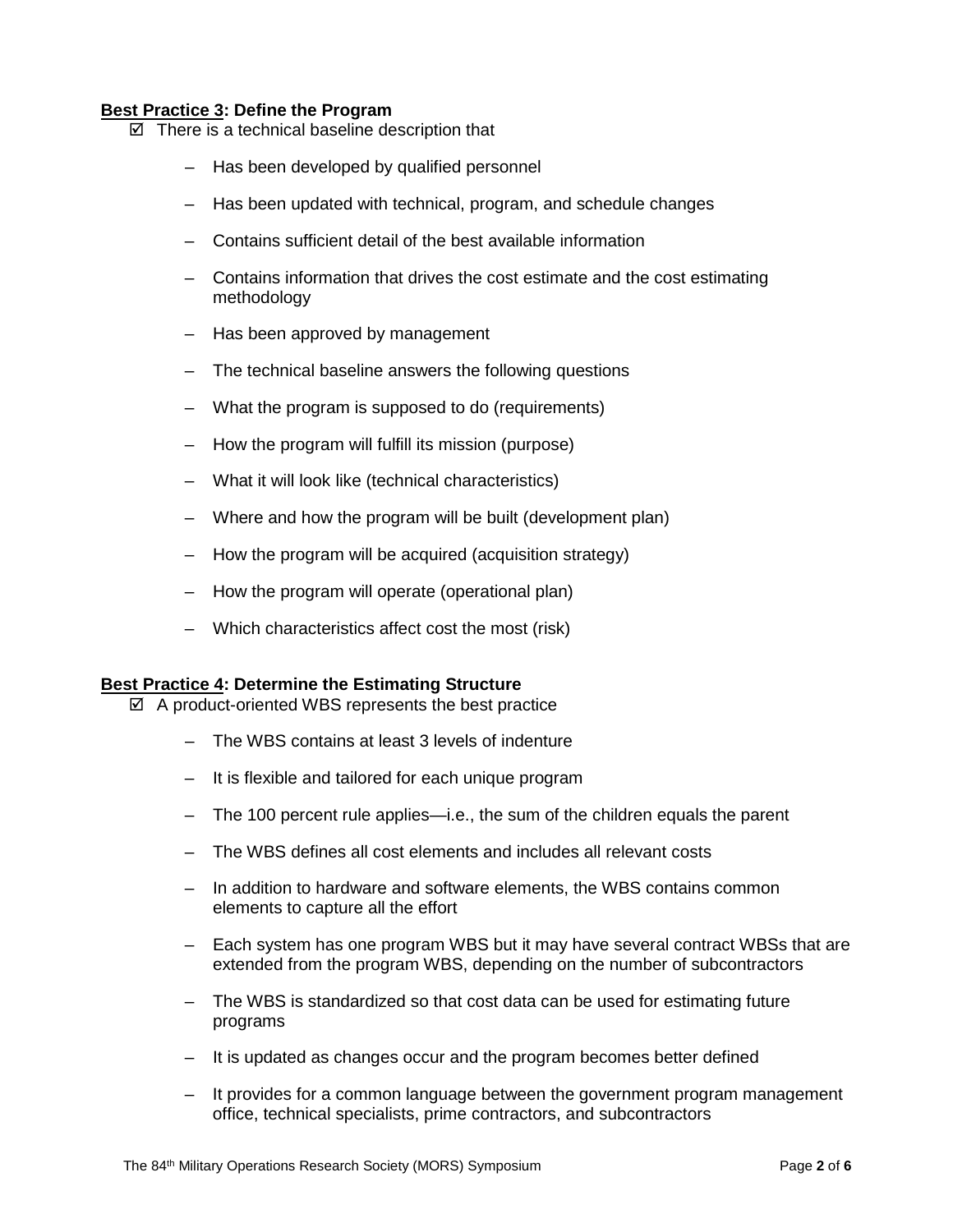- A schedule with a written study plan has been developed
- The team has access to the necessary subject matter experts
- $\boxtimes$  The WBS has a dictionary that
	- Defines each element and how it relates to others in the hierarchy
	- Clearly describes what is and is not included in each element
	- Describes resources and processes necessary to produce the element
	- Links each element to other relevant technical documents

#### **Best Practice 5: Identify Ground Rules and Assumptions**

- $\boxtimes$  All ground rules and assumptions have been
	- Developed by estimators with input from the technical community
	- Based on information in the technical baseline and WBS dictionary
	- Vetted and approved by upper management
	- Documented to include the rationale behind the assumptions and historical data to back up any claims
	- Accompanied by a level of risk of the assumption's failing and its effect on the estimate
- $\boxtimes$  Risk and sensitivity analysis can be performed quickly and efficiently on all GR&As
- $\boxtimes$  A schedule assessment has been performed to determine its realism
- $\boxtimes$  Budget constraints have been clearly defined and the effect of delaying program content has been identified
- $\boxtimes$  Peaks and valleys in time-phased budgets have been explained
- $\boxtimes$  Inflation index, source, and approval authority are identified
- $\boxtimes$  Dependence on participating agencies and the availability of government-furnished equipment have been identified, as have the effects if these assumptions do not hold
- $\boxtimes$  Items excluded from the estimate have been documented and explained
- $\boxtimes$  If technology maturity was assumed, the estimate addresses the effect of the assumption's failure on cost and schedule
- $\boxtimes$  Cost estimators and auditors met with technical staff to determine risk distributions for all assumptions
- Management has been briefed, and the results have been documented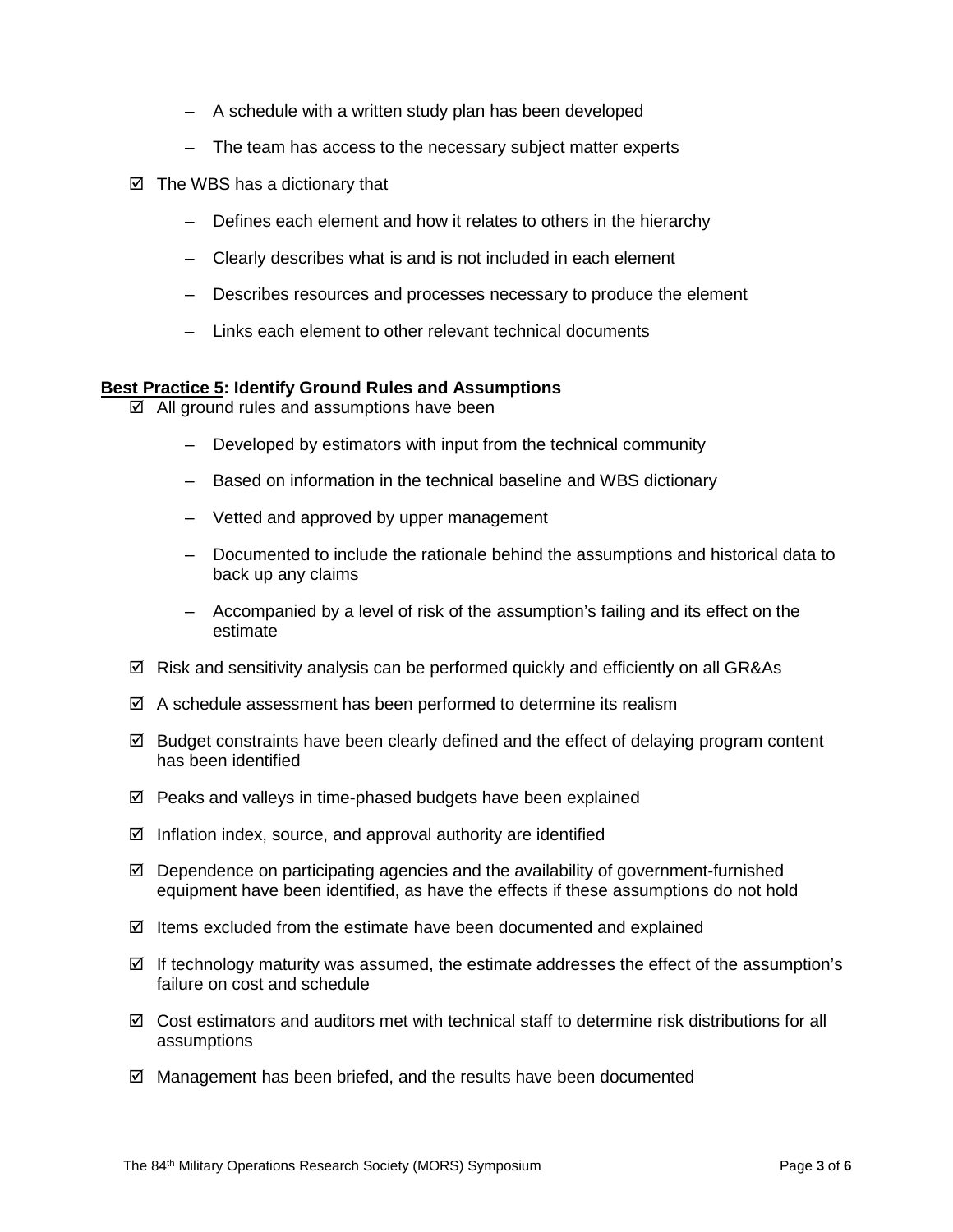#### **Best Practice 6: Obtain Data**

- $\boxtimes$  As the foundation of an estimate, its data
	- Have been gathered from historical actual cost, schedule and program, and technical sources
	- Apply to the program being estimated
	- Have been analyzed for cost drivers
	- Have been collected from primary sources, if possible, and secondary sources as the next best option, especially for cross-checking results
	- Have been adequately documented as to source, content, time, units, assessment of accuracy and reliability, and circumstances affecting the data
	- Have been continually collected, protected, and stored in a database for future use
	- Were assembled as early as possible, so analysts can participate in site visits to understand the program and question data providers
- $\boxtimes$  Before being used in a cost estimate, the data were
	- Fully reviewed to understand their limitations
	- Segregated into nonrecurring and recurring costs
	- Validated, using historical data as a benchmark for reasonableness
	- Current and found applicable to the program being estimated
	- Analyzed with a scatter plot to determine trends and outliers
	- Analyzed with descriptive statistics
	- Normalized to account for cost and sizing units, mission or application, technology maturity, and content so they are consistent for comparisons
	- Normalized to constant base-year dollars to remove the effects of inflation, and the inflation index was documented and explained

#### **Best Practice 7: Develop the Point Estimate and Compare it to an Independent Cost Estimate**

The cost estimator considered various cost estimating methods

- Analogy is used early in the life cycle when little information is known and data is adjusted for new estimate
- Expert opinion is used very early on when estimate can be derived no other way
- $-$  The build-up method later, in acquisition, when the scope of work is well defined  $/$ WBS complete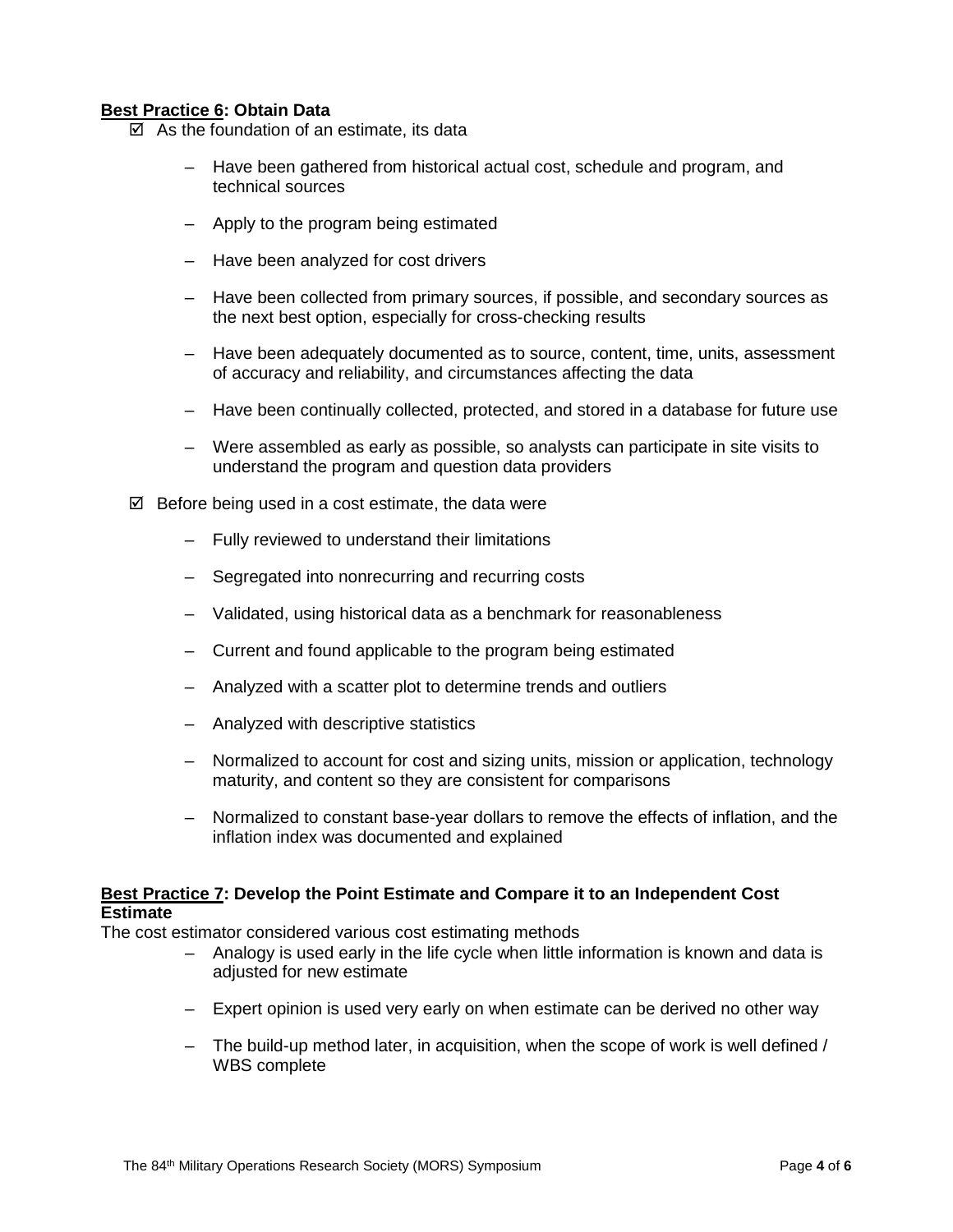- Parametrics used if a sufficient database exists and data has been normalized correctly
- Extrapolating from actual cost data at the start of production
- Before using a CER, the cost estimator
- Examined the underlying data set to understand anomalies
- Checked equations to ensure logical relationships
- Normalized the data
- Ensured that CER inputs were within the valid dataset range
- Checked modeling assumptions to ensure they applied to the program
- $\boxtimes$  Learning curve theory was applied if
	- Much manual labor was required for production
	- Production was continuous or adjustments had to be made
	- Items to be produced required complex processes
	- Technological change was minimal between production lots
	- The contractor's business process was being continually improved
	- Production rate and breaks in production were considered
- $\boxtimes$  The point estimate was developed by aggregating the WBS element cost estimates by one of the cost estimating methods
- $\boxtimes$  Results were checked for accuracy, double-counting, and omissions and were validated with cross-checks and independent cost estimates

#### **Estimating Software:**

- $\boxtimes$  Software was sized with detailed knowledge of program scope, complexity, and interactions
- $\boxtimes$  It was sized with source lines of code, function, object, feature point, or other counts
- $\boxtimes$  The software sizing method was appropriate:
	- Source lines of code were used if requirements were well defined and if there was a historical database of code counts for similar programs and a standard definition for a line of code
	- Function points were used if detailed requirements and specifications were available, software did not contain a lot of algorithmic functions, and an experienced and certified function point counter was available
	- Feature points were used instead of function points if the software had a high degree of algorithms